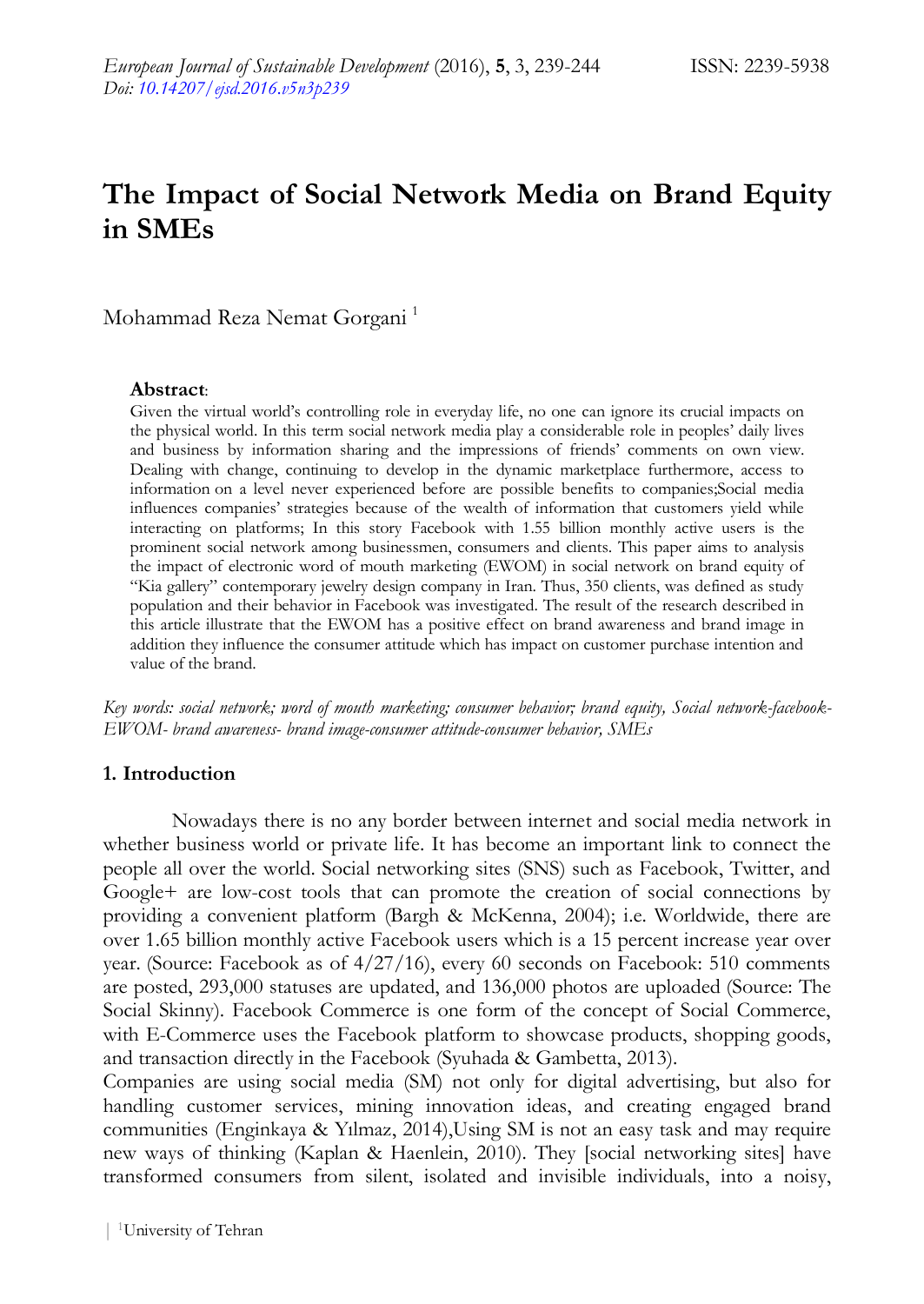public, and even more unmanageable than usual, collective (Patterson, 2012).

Social media marketing is not only for multinational companies but also can be used for SMEs (small and medium enterprises). SMEs are different from general businesses due to the following factors, i.e. limited capital, number of workers, level of competition and strict product specialization because there are enormous number of buyers and sellers (Syuhada & Gambetta, 2013).SMEs in Iran are under regulation of Small Industries and Industrial Parks Organization (ISIPO) which is a developmental organization affiliated to the Ministry of Industry, Mine and Trade. It was established by amalgamating "Iran Small Industries Org." with "Iran Industrial Estate Co." in the second half of the year 2005. Considering the fact that 92% of Iran industries are SMEs and regarding the vital role of SMEs in the economic growth, in this paper, the impact of social media network on the brand equity in this sector was investigated.

### **2. Consumer behavior**

Social network commerce focuses on how e-commerce sway their online social activities to achieve a competitive advantage (Schmidt & Iyera, 2015).

Based on netnographic, sociology literature and marketing literature on social network analysis, a common friend in a social network becomesan effective medium of information dispersion.

As assumed by Bass (1969), word-of-mouth (WOM) is a uniform interpersonal influence generated by a network of consumers who are connected to one another. From a study conducted by Kozinets, Valck, Wojnicki and Wilner (2010), WOM has evolved over time through changes in communication technology from the 'organic interconsumer influence model', where WOM influence occurs at an one-on-one basis between two consumers without any interference from marketers, to 'the network coproduction model' in which WOM is directly prompted by marketers with the active co-production from virtual consumer networks(Thoumrungroje, 2014).

As professor Philip Kotler has foreseen that marketers should fundamentally rethink the processes through which they identify, communicate and provide value for the clients (Kotler & Armstrong, 2008). Larry Weber argues that intelligent marketers should encourage consumers' participation to social networks to which they wish to pertain and where the dialogue with the consumers and between them can be solved (Webber, 2009). Online marketers may influence the buying decision process of online consumers by using traditional marketing instruments and mainly by creating and delivering adequate online experience, of Web experience (Cetina, Munthiu, & et al, 2012). Brands provide a valuable instrument to influence consumer behavior and sustainable incomes for the organizations brands get strengthened through creating participation, allowing external audiences to identify with them, and become involved in (Yan, 2011).

### **3. Methodology**

Object of research described in this article is the impact of Social network media on brand equity. For data gathering the scholar was used a questionnaire which was designed under electronic oral advertising in SM, brand image, brand awareness, brand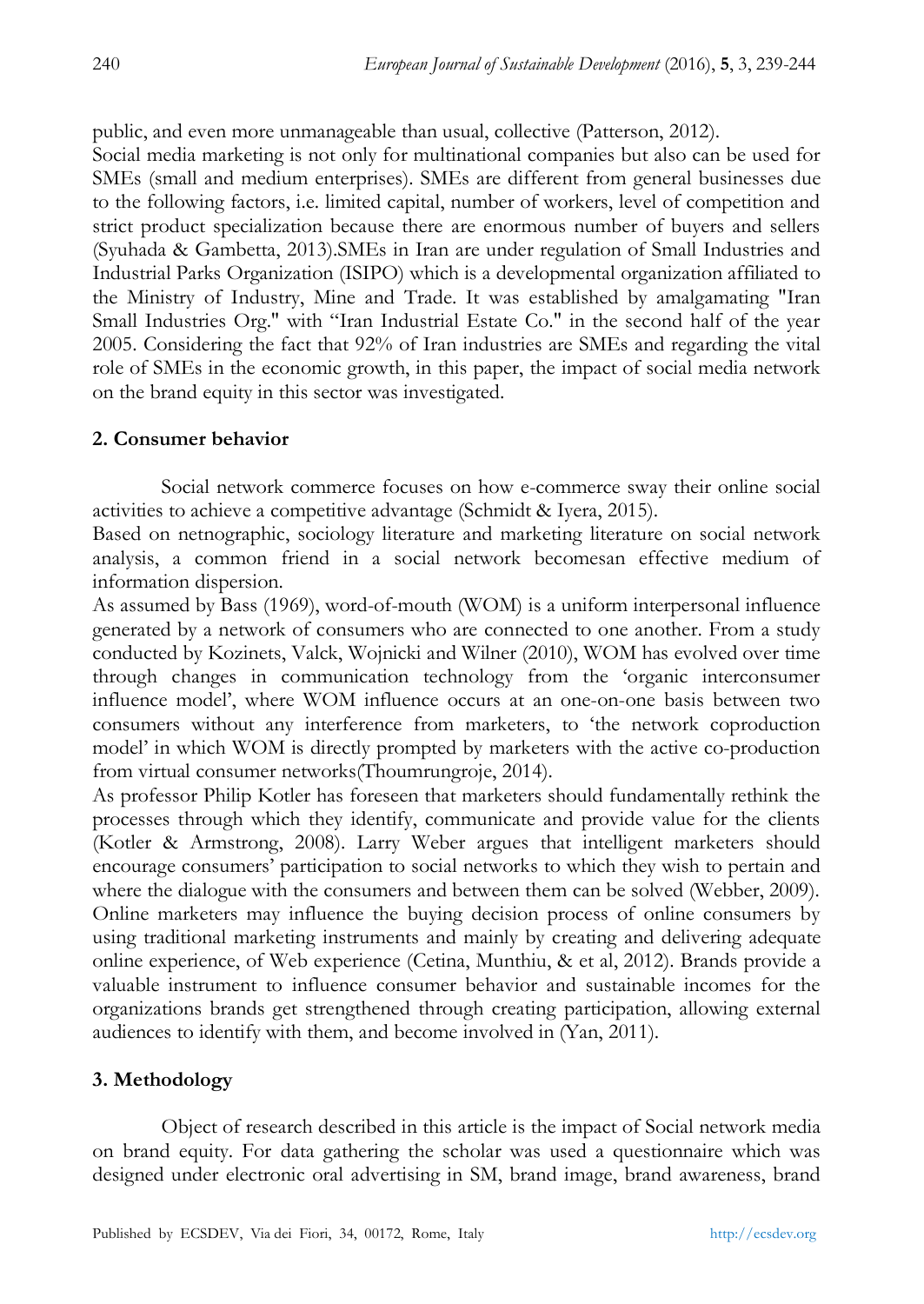attitude and brand equity. The reliability of that tool was measured by Cronbach's alpha in SPSS which all the questions were more than 0.8. To analyze the data collected at the level of analytical statistics, The main goal of research is to monitor influence of EWOM in Facebook on official brand equity. In this research "Kia gallery" -contemporary jewelry design company- clients was selected as research population.

## **3.1 Material and research model**

After qualitative phase, items were generated to build a multidimensional scale. Then the structural equation modeling was used to examine the hypothesis and investigate the causal relations between the variables in the analytical model. It does by seeking underlying unobservable (latent) variables that are reflected in the observed variables (manifest variables). Factor analysis is based on the correlation matrix of the variables involved, and correlations usually need a large sample size before they stabilize. In multivariate statistics, Confirmatory factor analysis (CFA) is a statistical technique used to verify the factor structure of observed variables. CFA allows the researcher to test the hypothesis that a relationship between observed variables and their underlying latent constructs exists. .A method to examine the causal relationships between variables or multivariate analysis is structural equation modeling with latent variables. In this study, Structural equation modeling (SEM) is used to assess and defines [latent variables](https://en.wikipedia.org/wiki/Latent_variables) using one or more [observed variables,](https://en.wikipedia.org/wiki/Observable_variable) and a structural model that imputes relationships between latent variables.

## **3.1.1 Factor analysis of Oral Electronic Advertising**

At first confirmation is related to impact of electronic oral advertising, where short reflections on various topics connected with business in form of blogs are published. In compliance with this the Confirmatory factor was analyzed: Confirmatory factor analysis results showed the validity of the questions due to the significant of factor loading, because it was larger than 0.3 and put goodness factors in the proper range.

### **3.1.2 Factor analysis of influenced factors by Oral Electronic Advertising**

In order to confirmation of hypotheses, Pearson correlation and structural equation modeling was used. All the relationships between variables is positive with highest correlation coefficient 0.787 (electronic oral advertising by company and electronic oral advertising by consumer) and the lowest correlation coefficient 0.525 (between brand image and brand awareness).

Structural equation modeling is used to test research hypotheses. One of the advantages of SEM is analyzing the binary relationship between two variables, at the same time, by considering the impact of all relations. In this study, two-stage approach in implementing structural equation modeling was used, the first phase was the confirmatory factor analysis; with the implementation of confirmatory factor analysis has been fulfilled two purposes: first, validity, and, second, the first phase of Model structure; in the second stage with the help of structural equation analysis estimated impact of coefficients.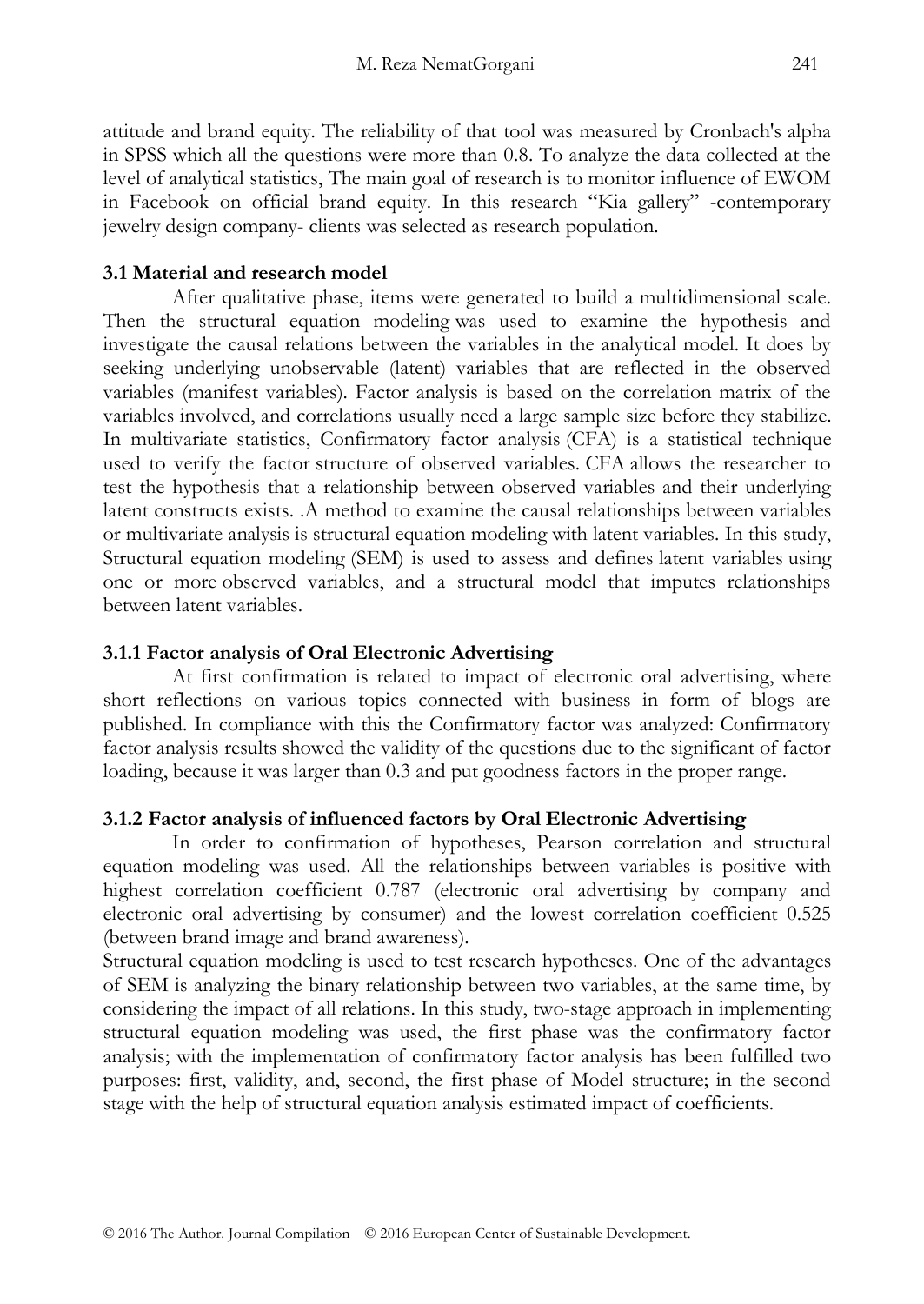

*Figure 1(SEM)*

### **4. Analysis and estimation parameters**

Almost all indicators are within a reasonable range and can be used for ensuring the structure of the model. In addition to the overall model the details should be verified. Therefore, to determine the factor loadings and structural factors are discussed. The goodness detail factors- CR and P- are illustrating that the loading factors are significant and Structural coefficients are less than 0.05so the goodness of the model proved by the goodness details factor.

| $\check{ }$               |                    |                              |              |                                         |       |       |                 |
|---------------------------|--------------------|------------------------------|--------------|-----------------------------------------|-------|-------|-----------------|
|                           |                    |                              | Estimat<br>e | Standar<br>dized<br><b>Estimat</b><br>e | S.E.  | C.R.  | $\mathbf{P}$    |
| <b>Brand</b> image        | $\leftarrow$       | Oral advertising by Consumer | 0.408        | 0.501                                   | 0.059 | 6.964 | $***$           |
| <b>Brand</b> image        | $\lt_{\text{---}}$ | Oral advertising by Business | 0.401        | 0.658                                   | 0.047 | 8.592 | ***             |
| <b>Brand</b><br>awareness | $\lt_{\text{---}}$ | Oral advertising by Consumer | 1.083        | 0.946                                   | 0.143 | 7.575 | ***             |
| <b>Brand</b><br>awareness | $\leftarrow$       | Oral advertising by Business | 0.452        | 0.528                                   | 0.1   | 4.515 | ***             |
| <b>Brand</b><br>awareness | $\leftarrow$       | Brand image                  | 0.343        | 0.244                                   | 0.2   | 1.718 | $\theta$<br>.86 |
| <b>Brand</b><br>attitude  | $\lt_{\text{---}}$ | Brand image                  | 0.929        | 0.788                                   | 0.123 | 7.57  | ***             |

## **Table 1(goodness-fit of SEM factors)**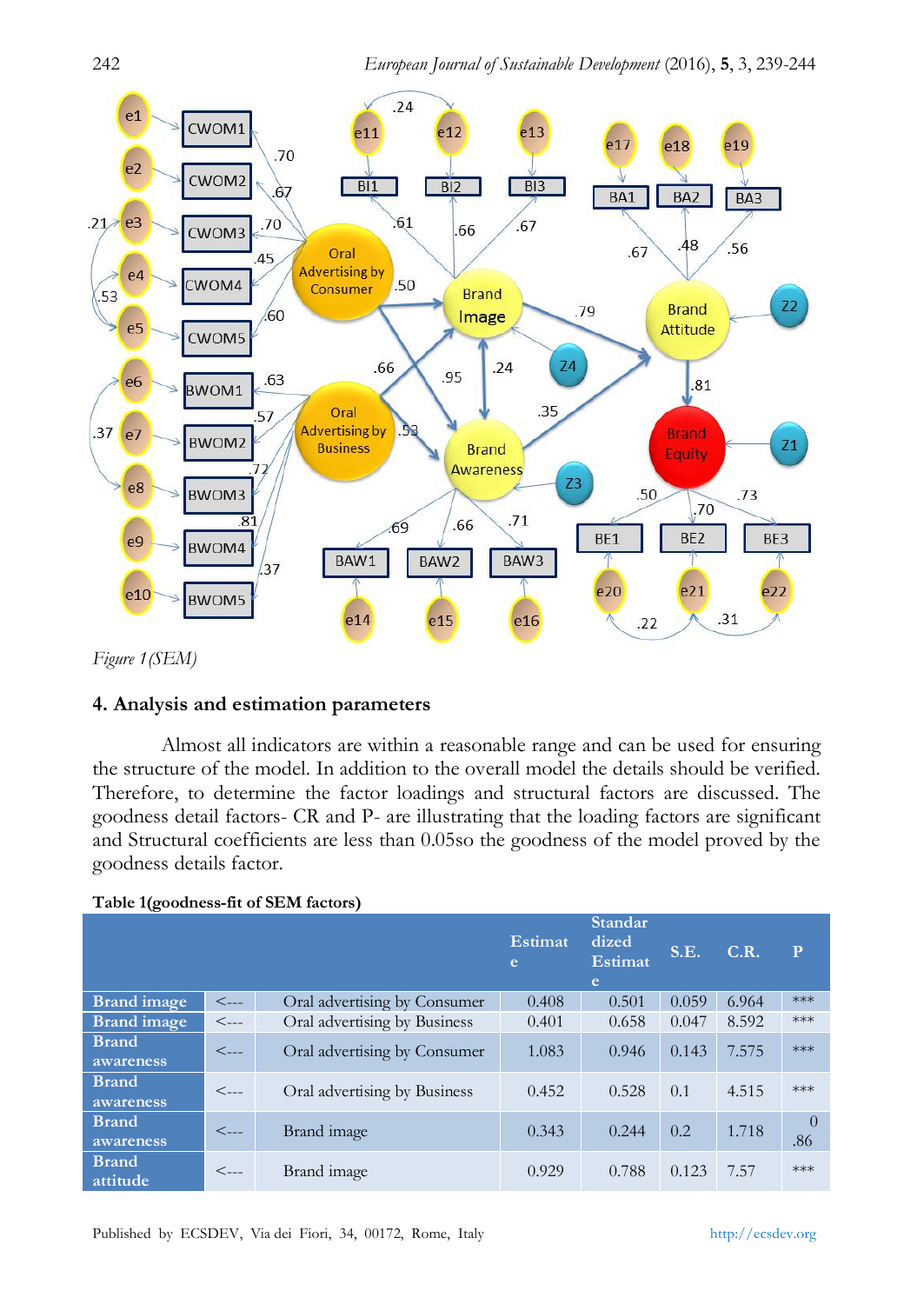| <b>Brand</b><br>attitude  | $\lt_{\text{---}}$ | <b>Brand</b> awareness       | 0.293                   | 0.349 | 0.066 | 4.46   | ***   |
|---------------------------|--------------------|------------------------------|-------------------------|-------|-------|--------|-------|
| <b>Brand equity</b>       | $\lt_{\text{---}}$ | Brand attitude               | 0.555                   | 0.815 | 0.079 | 7.01   | $***$ |
| cwom <sup>3</sup>         | $\lt_{\text{---}}$ | Oral advertising by Consumer | $\mathbf{1}$            | 0.704 |       |        |       |
| $\overline{\text{cwom2}}$ | $\leftarrow$       | Oral advertising by Consumer | 1.112<br>$\overline{Q}$ | 0.669 | 0.104 | 10.897 | ***   |
| cwom1                     | $\lt_{\text{---}}$ | Oral advertising by Business | 1.065                   | 0.705 | 0.093 | 11.391 | ***   |
| bwom3                     | $<\!\!-\!\!-\!\!-$ | Oral advertising by Business | 1                       | 0.716 |       |        |       |
| $b$ wom $2$               | $\leftarrow$       | Oral advertising by Business | 0.597                   | 0.571 | 0.06  | 9.984  | ***   |
| bwom1                     | $\leftarrow$       | Oral advertising by Business | 0.961                   | 0.639 | 0.069 | 13.896 | $***$ |
| baw1                      | $\leftarrow$       | <b>Brand</b> awareness       | $\mathbf{1}$            | 0.694 |       |        |       |
| baw2                      | $\lt_{\text{---}}$ | <b>Brand</b> awareness       | 0.929                   | 0.664 | 0.088 | 10.601 | ***   |
| baw3                      | $\leftarrow$       | <b>Brand</b> awareness       | 0.861                   | 0.706 | 0.077 | 11.153 | ***   |
| bi2                       | $\leftarrow$       | Brand image                  | 1.093                   | 0.661 | 0.098 | 11.144 | ***   |
| bi <sub>3</sub>           | $\leftarrow$       | Brand image                  | 1.204                   | 0.674 | 0.124 | 9.725  | $***$ |
| bi1                       | $<\!\!-\!\!-\!\!-$ | Brand image                  | $\mathbf{1}$            | 0.615 |       |        |       |
| be3                       | $\leftarrow$       | Brand equity                 | 1.561                   | 0.726 | 0.215 | 7.252  | $***$ |
| be1                       | $\leftarrow$       | Brand equity                 | $\mathbf{1}$            | 0.495 |       |        |       |
| be2                       | $\leftarrow$       | Brand equity                 | 1.823                   | 0.696 | 0.231 | 7.881  | ***   |
| ba3                       | $\leftarrow$       | Brand attitude               | 0.81                    | 0.555 | 0.085 | 9.496  | ***   |
| ba2                       | $\leftarrow$       | Brand attitude               | 0.825                   | 0.483 | 0.099 | 8.35   | ***   |
| ba1                       | $\mathrel{<}\dots$ | Brand attitude               | 1                       | 0.668 |       |        |       |
| cwom4                     | $\leftarrow$       | Oral advertising by Consumer | 0.807                   | 0.453 | 0.106 | 7.574  | ***   |
| cwom <sub>5</sub>         | $\leftarrow$       | Oral advertising by Consumer | 0.9                     | 0.596 | 0.082 | 11.033 | ***   |
| bwom4                     | $\leftarrow$       | Oral advertising by Business | 0.927                   | 0.807 | 0.067 | 13.937 | ***   |
| bwom <sub>5</sub>         | $\lt_{\text{---}}$ | Oral advertising by Business | 1.052                   | 0.873 | 0.071 | 14.763 | $***$ |

These findings are discussed below. A summary of the hypotheses test results is provided in above tables how the results and illustrate that brand image and band awareness, and brand attitude and brand equity integration were positively influenced by electronic oral advertising (EWOM). These results basically support all of below hypotheses.

## **Table 2(goodness-fit of SEM factors)**

| <b>Result</b> | <b>Hypotheses</b>                                                               |  |
|---------------|---------------------------------------------------------------------------------|--|
| supported     | Electric oral advertising by business in SMaffect brand image of consumers      |  |
| supported     | Electric oral advertising by business in SM affect brand awareness of consumers |  |
| supported     | Electric oral advertising by consumer in SM affect brand image of consumers     |  |
| supported     | Electric oral advertising by consumer in SM affect brand awareness of           |  |
|               | consumers                                                                       |  |
| supported     | Brand image of the company affect brand attitude of consumers                   |  |
| Rejected      | Brand image of the company affect brand awareness of consumers                  |  |
| supported     | Brand awareness of the company affect brand attitude of consumers               |  |
| supported     | Brand attitude of the company affect brand equity of consumers                  |  |

#### **5. Results**

Structural equation modeling and its significance level was proved the electronic oral advertising- electronic word of mouth- in social media network, through company activities impact the brand image, brand awareness, brand attitude and brand equity. On